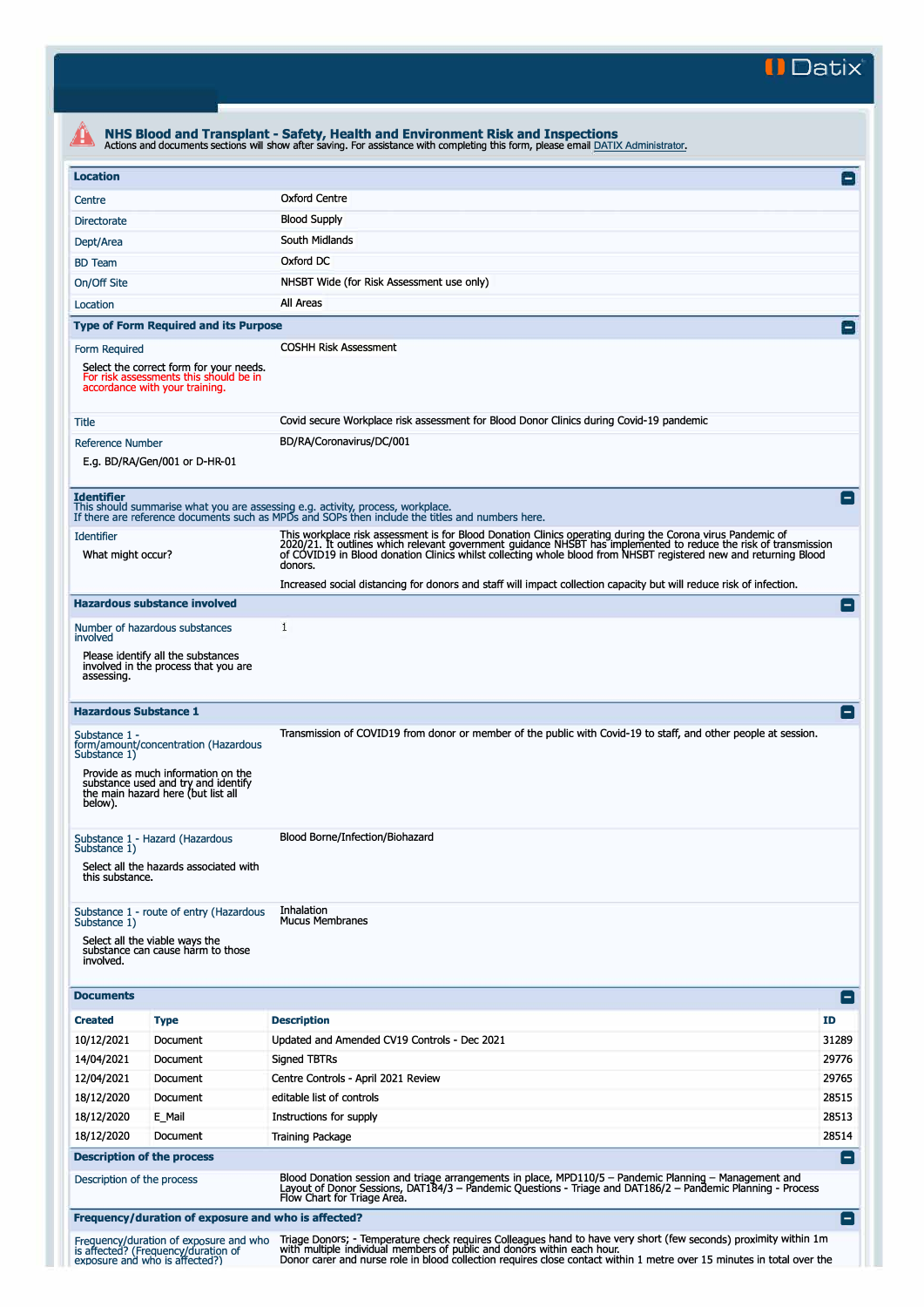day.<br>All vulnerable colleague groups working on session including clinically vulnerable, Clinically extremely vulnerable and<br>BAME, have had individual risk assessments completed outlining individual and general controls.

**Inherent Risk Grading**<br>Inherent risk is an evaluation of the damage that could occur assuming there are no controls are in place or there is catastrophic failure of the controls. It is<br>completed for the activity / assessm

| <b>Inherent Risk</b><br><b>Impact</b><br>Red-Extreme<br><b>Likelihood</b><br><b>Negligible</b><br><b>Moderate</b><br><b>Major</b><br><b>Catastrophic</b><br>Minor<br>Orange-High<br>Yellow-Moderate<br><b>Almost Certain</b><br>$\bigcirc$<br>$\bullet$<br>$\bullet$<br>$\bullet$<br>$\bullet$<br>Green-Low<br>$\bigcirc$<br>$\bullet$<br>$\bullet$<br>Likely<br>$\bullet$<br>$\bullet$<br>$\overline{O}$<br><b>Possible</b><br>$\bullet$<br>$\bullet$<br>$\bullet$<br>$\bullet$<br>$\overline{O}$<br>$\bullet$<br>$\bullet$<br>$\bullet$<br>$\bullet$<br>Unlikely<br>$\overline{C}$<br>$\overline{O}$<br>$\bullet$<br>$\bullet$<br>Rare<br>$\bullet$<br>Rating (initial): 6<br>Risk level (initial):<br>Moderate<br><b>Controls in place</b><br>Best practice is to directly link the controls to the hazards they are reducing and to list them in order of preference according to the hierarchy of control i.e.<br>eliminate, substitute, engineering controls, information, instruction (such as SOPs and SSW), training, supervision, health surveillance and Personal Protective<br>Equipment (PPE).<br>Manager to consult attached editable List of controls document and delete or add controls as appropriate<br>Controls in place<br>E.G. "Gloves available to wear YES"<br>April 2021 - please see attached Centre Controls - April 2021 Review for any updates.<br>For COSHH assessments please<br>consider other controls e a. Health<br>Dec 2021 - Update to controls regards children on session below and above the age of 11 years old as well as<br>amendments to IPC quidance and NHSBT Procedures. These are attached to this assessment. All other controls<br>Surveillance.<br>remain the same.<br><b>Emergency Preparedness</b><br>$\vert - \vert$<br>Standard practice for storage, disposal and dealing with blood/ body fluid spillage if needed.<br>Storage and disposal / accidental release<br>and fire fighting requirements<br>Standard practice for blood/ body fluid splash/ needlestick to be followed. Flush affected area with plenty of water<br><b>First Aid Measures</b><br>immediately and then contact 24 Hour Sharps Line as above.<br><b>Final risk Grading</b><br>Residual risk is an evaluation of the damage that could occur after taking into account the effectiveness of current controls. It is completed for the activity /<br>assessment as a whole.<br>E<br><b>Residual Risk</b><br><b>Impact</b><br><b>Red-Extreme</b><br><b>Likelihood</b><br><b>Negligible</b><br>Catastrophic<br>Minor<br>Moderate<br>Major<br>Orange-High<br>Yellow-Moderate<br><b>Almost Certain</b><br>$\bigcirc$<br>$\bullet$<br>$\bullet$<br>$\bullet$<br>$\bullet$<br>Green-Low<br>$\bigcirc$<br>$\bullet$<br>Likely<br>$\bullet$<br>$\bullet$<br>$\bullet$<br>$\overline{O}$<br>$\bullet$<br>$\bullet$<br>$\bullet$<br><b>Possible</b><br>$\bullet$<br><b>Unlikely</b><br>$\bigcirc$<br>$\bigcirc$<br>$\bullet$<br>$\bullet$<br>$\bullet$<br>$\bullet$<br>$\bullet$<br>$\circ$<br>$\bigcirc$<br>Rare<br>$\circ$<br><b>Risk level (current):</b><br><b>Rating (current): 3</b><br>Low<br>Additional control measures to reduce risk<br>When adding actions they should be targeting the highest risk areas to help reduce the residual risk from the activity.<br>Please note that you will have to save this record before the Actions section is enabled.<br><b>Actions</b><br>Ð<br><b>Next Review due by</b><br>Frequency for review must be in line with MPD1090 - H&S Risk Management<br>30/12/2022<br>Confirm review date (dd/MM/yyyy)<br><b>Performed by</b><br>Ð<br><b>Approval status</b><br>Final approval<br>Current approval status<br>27318<br>ID<br>Ð<br><b>Manager Details</b> |
|--------------------------------------------------------------------------------------------------------------------------------------------------------------------------------------------------------------------------------------------------------------------------------------------------------------------------------------------------------------------------------------------------------------------------------------------------------------------------------------------------------------------------------------------------------------------------------------------------------------------------------------------------------------------------------------------------------------------------------------------------------------------------------------------------------------------------------------------------------------------------------------------------------------------------------------------------------------------------------------------------------------------------------------------------------------------------------------------------------------------------------------------------------------------------------------------------------------------------------------------------------------------------------------------------------------------------------------------------------------------------------------------------------------------------------------------------------------------------------------------------------------------------------------------------------------------------------------------------------------------------------------------------------------------------------------------------------------------------------------------------------------------------------------------------------------------------------------------------------------------------------------------------------------------------------------------------------------------------------------------------------------------------------------------------------------------------------------------------------------------------------------------------------------------------------------------------------------------------------------------------------------------------------------------------------------------------------------------------------------------------------------------------------------------------------------------------------------------------------------------------------------------------------------------------------------------------------------------------------------------------------------------------------------------------------------------------------------------------------------------------------------------------------------------------------------------------------------------------------------------------------------------------------------------------------------------------------------------------------------------------------------------------------------------------------------------------------------------------------------------------------------------------------------------------------------------------------------------------------------------------------------------------------------------------------------------------------------------------------------------------------------------------------------------------------------------------------------------------------------------------------------------------------------------------------------------------------------------------------------------------------------------------------------------------------------------------------------------------------|
|                                                                                                                                                                                                                                                                                                                                                                                                                                                                                                                                                                                                                                                                                                                                                                                                                                                                                                                                                                                                                                                                                                                                                                                                                                                                                                                                                                                                                                                                                                                                                                                                                                                                                                                                                                                                                                                                                                                                                                                                                                                                                                                                                                                                                                                                                                                                                                                                                                                                                                                                                                                                                                                                                                                                                                                                                                                                                                                                                                                                                                                                                                                                                                                                                                                                                                                                                                                                                                                                                                                                                                                                                                                                                                                                |
|                                                                                                                                                                                                                                                                                                                                                                                                                                                                                                                                                                                                                                                                                                                                                                                                                                                                                                                                                                                                                                                                                                                                                                                                                                                                                                                                                                                                                                                                                                                                                                                                                                                                                                                                                                                                                                                                                                                                                                                                                                                                                                                                                                                                                                                                                                                                                                                                                                                                                                                                                                                                                                                                                                                                                                                                                                                                                                                                                                                                                                                                                                                                                                                                                                                                                                                                                                                                                                                                                                                                                                                                                                                                                                                                |
|                                                                                                                                                                                                                                                                                                                                                                                                                                                                                                                                                                                                                                                                                                                                                                                                                                                                                                                                                                                                                                                                                                                                                                                                                                                                                                                                                                                                                                                                                                                                                                                                                                                                                                                                                                                                                                                                                                                                                                                                                                                                                                                                                                                                                                                                                                                                                                                                                                                                                                                                                                                                                                                                                                                                                                                                                                                                                                                                                                                                                                                                                                                                                                                                                                                                                                                                                                                                                                                                                                                                                                                                                                                                                                                                |
|                                                                                                                                                                                                                                                                                                                                                                                                                                                                                                                                                                                                                                                                                                                                                                                                                                                                                                                                                                                                                                                                                                                                                                                                                                                                                                                                                                                                                                                                                                                                                                                                                                                                                                                                                                                                                                                                                                                                                                                                                                                                                                                                                                                                                                                                                                                                                                                                                                                                                                                                                                                                                                                                                                                                                                                                                                                                                                                                                                                                                                                                                                                                                                                                                                                                                                                                                                                                                                                                                                                                                                                                                                                                                                                                |
|                                                                                                                                                                                                                                                                                                                                                                                                                                                                                                                                                                                                                                                                                                                                                                                                                                                                                                                                                                                                                                                                                                                                                                                                                                                                                                                                                                                                                                                                                                                                                                                                                                                                                                                                                                                                                                                                                                                                                                                                                                                                                                                                                                                                                                                                                                                                                                                                                                                                                                                                                                                                                                                                                                                                                                                                                                                                                                                                                                                                                                                                                                                                                                                                                                                                                                                                                                                                                                                                                                                                                                                                                                                                                                                                |
|                                                                                                                                                                                                                                                                                                                                                                                                                                                                                                                                                                                                                                                                                                                                                                                                                                                                                                                                                                                                                                                                                                                                                                                                                                                                                                                                                                                                                                                                                                                                                                                                                                                                                                                                                                                                                                                                                                                                                                                                                                                                                                                                                                                                                                                                                                                                                                                                                                                                                                                                                                                                                                                                                                                                                                                                                                                                                                                                                                                                                                                                                                                                                                                                                                                                                                                                                                                                                                                                                                                                                                                                                                                                                                                                |
|                                                                                                                                                                                                                                                                                                                                                                                                                                                                                                                                                                                                                                                                                                                                                                                                                                                                                                                                                                                                                                                                                                                                                                                                                                                                                                                                                                                                                                                                                                                                                                                                                                                                                                                                                                                                                                                                                                                                                                                                                                                                                                                                                                                                                                                                                                                                                                                                                                                                                                                                                                                                                                                                                                                                                                                                                                                                                                                                                                                                                                                                                                                                                                                                                                                                                                                                                                                                                                                                                                                                                                                                                                                                                                                                |
|                                                                                                                                                                                                                                                                                                                                                                                                                                                                                                                                                                                                                                                                                                                                                                                                                                                                                                                                                                                                                                                                                                                                                                                                                                                                                                                                                                                                                                                                                                                                                                                                                                                                                                                                                                                                                                                                                                                                                                                                                                                                                                                                                                                                                                                                                                                                                                                                                                                                                                                                                                                                                                                                                                                                                                                                                                                                                                                                                                                                                                                                                                                                                                                                                                                                                                                                                                                                                                                                                                                                                                                                                                                                                                                                |
|                                                                                                                                                                                                                                                                                                                                                                                                                                                                                                                                                                                                                                                                                                                                                                                                                                                                                                                                                                                                                                                                                                                                                                                                                                                                                                                                                                                                                                                                                                                                                                                                                                                                                                                                                                                                                                                                                                                                                                                                                                                                                                                                                                                                                                                                                                                                                                                                                                                                                                                                                                                                                                                                                                                                                                                                                                                                                                                                                                                                                                                                                                                                                                                                                                                                                                                                                                                                                                                                                                                                                                                                                                                                                                                                |
|                                                                                                                                                                                                                                                                                                                                                                                                                                                                                                                                                                                                                                                                                                                                                                                                                                                                                                                                                                                                                                                                                                                                                                                                                                                                                                                                                                                                                                                                                                                                                                                                                                                                                                                                                                                                                                                                                                                                                                                                                                                                                                                                                                                                                                                                                                                                                                                                                                                                                                                                                                                                                                                                                                                                                                                                                                                                                                                                                                                                                                                                                                                                                                                                                                                                                                                                                                                                                                                                                                                                                                                                                                                                                                                                |
|                                                                                                                                                                                                                                                                                                                                                                                                                                                                                                                                                                                                                                                                                                                                                                                                                                                                                                                                                                                                                                                                                                                                                                                                                                                                                                                                                                                                                                                                                                                                                                                                                                                                                                                                                                                                                                                                                                                                                                                                                                                                                                                                                                                                                                                                                                                                                                                                                                                                                                                                                                                                                                                                                                                                                                                                                                                                                                                                                                                                                                                                                                                                                                                                                                                                                                                                                                                                                                                                                                                                                                                                                                                                                                                                |
|                                                                                                                                                                                                                                                                                                                                                                                                                                                                                                                                                                                                                                                                                                                                                                                                                                                                                                                                                                                                                                                                                                                                                                                                                                                                                                                                                                                                                                                                                                                                                                                                                                                                                                                                                                                                                                                                                                                                                                                                                                                                                                                                                                                                                                                                                                                                                                                                                                                                                                                                                                                                                                                                                                                                                                                                                                                                                                                                                                                                                                                                                                                                                                                                                                                                                                                                                                                                                                                                                                                                                                                                                                                                                                                                |
|                                                                                                                                                                                                                                                                                                                                                                                                                                                                                                                                                                                                                                                                                                                                                                                                                                                                                                                                                                                                                                                                                                                                                                                                                                                                                                                                                                                                                                                                                                                                                                                                                                                                                                                                                                                                                                                                                                                                                                                                                                                                                                                                                                                                                                                                                                                                                                                                                                                                                                                                                                                                                                                                                                                                                                                                                                                                                                                                                                                                                                                                                                                                                                                                                                                                                                                                                                                                                                                                                                                                                                                                                                                                                                                                |
|                                                                                                                                                                                                                                                                                                                                                                                                                                                                                                                                                                                                                                                                                                                                                                                                                                                                                                                                                                                                                                                                                                                                                                                                                                                                                                                                                                                                                                                                                                                                                                                                                                                                                                                                                                                                                                                                                                                                                                                                                                                                                                                                                                                                                                                                                                                                                                                                                                                                                                                                                                                                                                                                                                                                                                                                                                                                                                                                                                                                                                                                                                                                                                                                                                                                                                                                                                                                                                                                                                                                                                                                                                                                                                                                |
|                                                                                                                                                                                                                                                                                                                                                                                                                                                                                                                                                                                                                                                                                                                                                                                                                                                                                                                                                                                                                                                                                                                                                                                                                                                                                                                                                                                                                                                                                                                                                                                                                                                                                                                                                                                                                                                                                                                                                                                                                                                                                                                                                                                                                                                                                                                                                                                                                                                                                                                                                                                                                                                                                                                                                                                                                                                                                                                                                                                                                                                                                                                                                                                                                                                                                                                                                                                                                                                                                                                                                                                                                                                                                                                                |
|                                                                                                                                                                                                                                                                                                                                                                                                                                                                                                                                                                                                                                                                                                                                                                                                                                                                                                                                                                                                                                                                                                                                                                                                                                                                                                                                                                                                                                                                                                                                                                                                                                                                                                                                                                                                                                                                                                                                                                                                                                                                                                                                                                                                                                                                                                                                                                                                                                                                                                                                                                                                                                                                                                                                                                                                                                                                                                                                                                                                                                                                                                                                                                                                                                                                                                                                                                                                                                                                                                                                                                                                                                                                                                                                |
|                                                                                                                                                                                                                                                                                                                                                                                                                                                                                                                                                                                                                                                                                                                                                                                                                                                                                                                                                                                                                                                                                                                                                                                                                                                                                                                                                                                                                                                                                                                                                                                                                                                                                                                                                                                                                                                                                                                                                                                                                                                                                                                                                                                                                                                                                                                                                                                                                                                                                                                                                                                                                                                                                                                                                                                                                                                                                                                                                                                                                                                                                                                                                                                                                                                                                                                                                                                                                                                                                                                                                                                                                                                                                                                                |
|                                                                                                                                                                                                                                                                                                                                                                                                                                                                                                                                                                                                                                                                                                                                                                                                                                                                                                                                                                                                                                                                                                                                                                                                                                                                                                                                                                                                                                                                                                                                                                                                                                                                                                                                                                                                                                                                                                                                                                                                                                                                                                                                                                                                                                                                                                                                                                                                                                                                                                                                                                                                                                                                                                                                                                                                                                                                                                                                                                                                                                                                                                                                                                                                                                                                                                                                                                                                                                                                                                                                                                                                                                                                                                                                |
|                                                                                                                                                                                                                                                                                                                                                                                                                                                                                                                                                                                                                                                                                                                                                                                                                                                                                                                                                                                                                                                                                                                                                                                                                                                                                                                                                                                                                                                                                                                                                                                                                                                                                                                                                                                                                                                                                                                                                                                                                                                                                                                                                                                                                                                                                                                                                                                                                                                                                                                                                                                                                                                                                                                                                                                                                                                                                                                                                                                                                                                                                                                                                                                                                                                                                                                                                                                                                                                                                                                                                                                                                                                                                                                                |
|                                                                                                                                                                                                                                                                                                                                                                                                                                                                                                                                                                                                                                                                                                                                                                                                                                                                                                                                                                                                                                                                                                                                                                                                                                                                                                                                                                                                                                                                                                                                                                                                                                                                                                                                                                                                                                                                                                                                                                                                                                                                                                                                                                                                                                                                                                                                                                                                                                                                                                                                                                                                                                                                                                                                                                                                                                                                                                                                                                                                                                                                                                                                                                                                                                                                                                                                                                                                                                                                                                                                                                                                                                                                                                                                |
|                                                                                                                                                                                                                                                                                                                                                                                                                                                                                                                                                                                                                                                                                                                                                                                                                                                                                                                                                                                                                                                                                                                                                                                                                                                                                                                                                                                                                                                                                                                                                                                                                                                                                                                                                                                                                                                                                                                                                                                                                                                                                                                                                                                                                                                                                                                                                                                                                                                                                                                                                                                                                                                                                                                                                                                                                                                                                                                                                                                                                                                                                                                                                                                                                                                                                                                                                                                                                                                                                                                                                                                                                                                                                                                                |
|                                                                                                                                                                                                                                                                                                                                                                                                                                                                                                                                                                                                                                                                                                                                                                                                                                                                                                                                                                                                                                                                                                                                                                                                                                                                                                                                                                                                                                                                                                                                                                                                                                                                                                                                                                                                                                                                                                                                                                                                                                                                                                                                                                                                                                                                                                                                                                                                                                                                                                                                                                                                                                                                                                                                                                                                                                                                                                                                                                                                                                                                                                                                                                                                                                                                                                                                                                                                                                                                                                                                                                                                                                                                                                                                |
|                                                                                                                                                                                                                                                                                                                                                                                                                                                                                                                                                                                                                                                                                                                                                                                                                                                                                                                                                                                                                                                                                                                                                                                                                                                                                                                                                                                                                                                                                                                                                                                                                                                                                                                                                                                                                                                                                                                                                                                                                                                                                                                                                                                                                                                                                                                                                                                                                                                                                                                                                                                                                                                                                                                                                                                                                                                                                                                                                                                                                                                                                                                                                                                                                                                                                                                                                                                                                                                                                                                                                                                                                                                                                                                                |
|                                                                                                                                                                                                                                                                                                                                                                                                                                                                                                                                                                                                                                                                                                                                                                                                                                                                                                                                                                                                                                                                                                                                                                                                                                                                                                                                                                                                                                                                                                                                                                                                                                                                                                                                                                                                                                                                                                                                                                                                                                                                                                                                                                                                                                                                                                                                                                                                                                                                                                                                                                                                                                                                                                                                                                                                                                                                                                                                                                                                                                                                                                                                                                                                                                                                                                                                                                                                                                                                                                                                                                                                                                                                                                                                |
|                                                                                                                                                                                                                                                                                                                                                                                                                                                                                                                                                                                                                                                                                                                                                                                                                                                                                                                                                                                                                                                                                                                                                                                                                                                                                                                                                                                                                                                                                                                                                                                                                                                                                                                                                                                                                                                                                                                                                                                                                                                                                                                                                                                                                                                                                                                                                                                                                                                                                                                                                                                                                                                                                                                                                                                                                                                                                                                                                                                                                                                                                                                                                                                                                                                                                                                                                                                                                                                                                                                                                                                                                                                                                                                                |
|                                                                                                                                                                                                                                                                                                                                                                                                                                                                                                                                                                                                                                                                                                                                                                                                                                                                                                                                                                                                                                                                                                                                                                                                                                                                                                                                                                                                                                                                                                                                                                                                                                                                                                                                                                                                                                                                                                                                                                                                                                                                                                                                                                                                                                                                                                                                                                                                                                                                                                                                                                                                                                                                                                                                                                                                                                                                                                                                                                                                                                                                                                                                                                                                                                                                                                                                                                                                                                                                                                                                                                                                                                                                                                                                |
|                                                                                                                                                                                                                                                                                                                                                                                                                                                                                                                                                                                                                                                                                                                                                                                                                                                                                                                                                                                                                                                                                                                                                                                                                                                                                                                                                                                                                                                                                                                                                                                                                                                                                                                                                                                                                                                                                                                                                                                                                                                                                                                                                                                                                                                                                                                                                                                                                                                                                                                                                                                                                                                                                                                                                                                                                                                                                                                                                                                                                                                                                                                                                                                                                                                                                                                                                                                                                                                                                                                                                                                                                                                                                                                                |
|                                                                                                                                                                                                                                                                                                                                                                                                                                                                                                                                                                                                                                                                                                                                                                                                                                                                                                                                                                                                                                                                                                                                                                                                                                                                                                                                                                                                                                                                                                                                                                                                                                                                                                                                                                                                                                                                                                                                                                                                                                                                                                                                                                                                                                                                                                                                                                                                                                                                                                                                                                                                                                                                                                                                                                                                                                                                                                                                                                                                                                                                                                                                                                                                                                                                                                                                                                                                                                                                                                                                                                                                                                                                                                                                |
|                                                                                                                                                                                                                                                                                                                                                                                                                                                                                                                                                                                                                                                                                                                                                                                                                                                                                                                                                                                                                                                                                                                                                                                                                                                                                                                                                                                                                                                                                                                                                                                                                                                                                                                                                                                                                                                                                                                                                                                                                                                                                                                                                                                                                                                                                                                                                                                                                                                                                                                                                                                                                                                                                                                                                                                                                                                                                                                                                                                                                                                                                                                                                                                                                                                                                                                                                                                                                                                                                                                                                                                                                                                                                                                                |
|                                                                                                                                                                                                                                                                                                                                                                                                                                                                                                                                                                                                                                                                                                                                                                                                                                                                                                                                                                                                                                                                                                                                                                                                                                                                                                                                                                                                                                                                                                                                                                                                                                                                                                                                                                                                                                                                                                                                                                                                                                                                                                                                                                                                                                                                                                                                                                                                                                                                                                                                                                                                                                                                                                                                                                                                                                                                                                                                                                                                                                                                                                                                                                                                                                                                                                                                                                                                                                                                                                                                                                                                                                                                                                                                |
|                                                                                                                                                                                                                                                                                                                                                                                                                                                                                                                                                                                                                                                                                                                                                                                                                                                                                                                                                                                                                                                                                                                                                                                                                                                                                                                                                                                                                                                                                                                                                                                                                                                                                                                                                                                                                                                                                                                                                                                                                                                                                                                                                                                                                                                                                                                                                                                                                                                                                                                                                                                                                                                                                                                                                                                                                                                                                                                                                                                                                                                                                                                                                                                                                                                                                                                                                                                                                                                                                                                                                                                                                                                                                                                                |
|                                                                                                                                                                                                                                                                                                                                                                                                                                                                                                                                                                                                                                                                                                                                                                                                                                                                                                                                                                                                                                                                                                                                                                                                                                                                                                                                                                                                                                                                                                                                                                                                                                                                                                                                                                                                                                                                                                                                                                                                                                                                                                                                                                                                                                                                                                                                                                                                                                                                                                                                                                                                                                                                                                                                                                                                                                                                                                                                                                                                                                                                                                                                                                                                                                                                                                                                                                                                                                                                                                                                                                                                                                                                                                                                |
|                                                                                                                                                                                                                                                                                                                                                                                                                                                                                                                                                                                                                                                                                                                                                                                                                                                                                                                                                                                                                                                                                                                                                                                                                                                                                                                                                                                                                                                                                                                                                                                                                                                                                                                                                                                                                                                                                                                                                                                                                                                                                                                                                                                                                                                                                                                                                                                                                                                                                                                                                                                                                                                                                                                                                                                                                                                                                                                                                                                                                                                                                                                                                                                                                                                                                                                                                                                                                                                                                                                                                                                                                                                                                                                                |
| <b>E-mail communication</b><br>Use this section to e-mail between the risk assessor, manager and other interested parties regarding the risk assessment. This then provides an audit trail against<br>the assessment.<br>$ + $                                                                                                                                                                                                                                                                                                                                                                                                                                                                                                                                                                                                                                                                                                                                                                                                                                                                                                                                                                                                                                                                                                                                                                                                                                                                                                                                                                                                                                                                                                                                                                                                                                                                                                                                                                                                                                                                                                                                                                                                                                                                                                                                                                                                                                                                                                                                                                                                                                                                                                                                                                                                                                                                                                                                                                                                                                                                                                                                                                                                                                                                                                                                                                                                                                                                                                                                                                                                                                                                                                 |
| $\left  + \right $<br><b>Contacts</b>                                                                                                                                                                                                                                                                                                                                                                                                                                                                                                                                                                                                                                                                                                                                                                                                                                                                                                                                                                                                                                                                                                                                                                                                                                                                                                                                                                                                                                                                                                                                                                                                                                                                                                                                                                                                                                                                                                                                                                                                                                                                                                                                                                                                                                                                                                                                                                                                                                                                                                                                                                                                                                                                                                                                                                                                                                                                                                                                                                                                                                                                                                                                                                                                                                                                                                                                                                                                                                                                                                                                                                                                                                                                                          |
|                                                                                                                                                                                                                                                                                                                                                                                                                                                                                                                                                                                                                                                                                                                                                                                                                                                                                                                                                                                                                                                                                                                                                                                                                                                                                                                                                                                                                                                                                                                                                                                                                                                                                                                                                                                                                                                                                                                                                                                                                                                                                                                                                                                                                                                                                                                                                                                                                                                                                                                                                                                                                                                                                                                                                                                                                                                                                                                                                                                                                                                                                                                                                                                                                                                                                                                                                                                                                                                                                                                                                                                                                                                                                                                                |
| <b>Linked Records</b>                                                                                                                                                                                                                                                                                                                                                                                                                                                                                                                                                                                                                                                                                                                                                                                                                                                                                                                                                                                                                                                                                                                                                                                                                                                                                                                                                                                                                                                                                                                                                                                                                                                                                                                                                                                                                                                                                                                                                                                                                                                                                                                                                                                                                                                                                                                                                                                                                                                                                                                                                                                                                                                                                                                                                                                                                                                                                                                                                                                                                                                                                                                                                                                                                                                                                                                                                                                                                                                                                                                                                                                                                                                                                                          |
| <b>Notifications</b>                                                                                                                                                                                                                                                                                                                                                                                                                                                                                                                                                                                                                                                                                                                                                                                                                                                                                                                                                                                                                                                                                                                                                                                                                                                                                                                                                                                                                                                                                                                                                                                                                                                                                                                                                                                                                                                                                                                                                                                                                                                                                                                                                                                                                                                                                                                                                                                                                                                                                                                                                                                                                                                                                                                                                                                                                                                                                                                                                                                                                                                                                                                                                                                                                                                                                                                                                                                                                                                                                                                                                                                                                                                                                                           |
| [+]<br><b>Contact ID</b>                                                                                                                                                                                                                                                                                                                                                                                                                                                                                                                                                                                                                                                                                                                                                                                                                                                                                                                                                                                                                                                                                                                                                                                                                                                                                                                                                                                                                                                                                                                                                                                                                                                                                                                                                                                                                                                                                                                                                                                                                                                                                                                                                                                                                                                                                                                                                                                                                                                                                                                                                                                                                                                                                                                                                                                                                                                                                                                                                                                                                                                                                                                                                                                                                                                                                                                                                                                                                                                                                                                                                                                                                                                                                                       |
| Date/Time<br><b>Recipient Name</b><br><b>Recipient E-mail</b><br>No notification e-mails sent                                                                                                                                                                                                                                                                                                                                                                                                                                                                                                                                                                                                                                                                                                                                                                                                                                                                                                                                                                                                                                                                                                                                                                                                                                                                                                                                                                                                                                                                                                                                                                                                                                                                                                                                                                                                                                                                                                                                                                                                                                                                                                                                                                                                                                                                                                                                                                                                                                                                                                                                                                                                                                                                                                                                                                                                                                                                                                                                                                                                                                                                                                                                                                                                                                                                                                                                                                                                                                                                                                                                                                                                                                  |